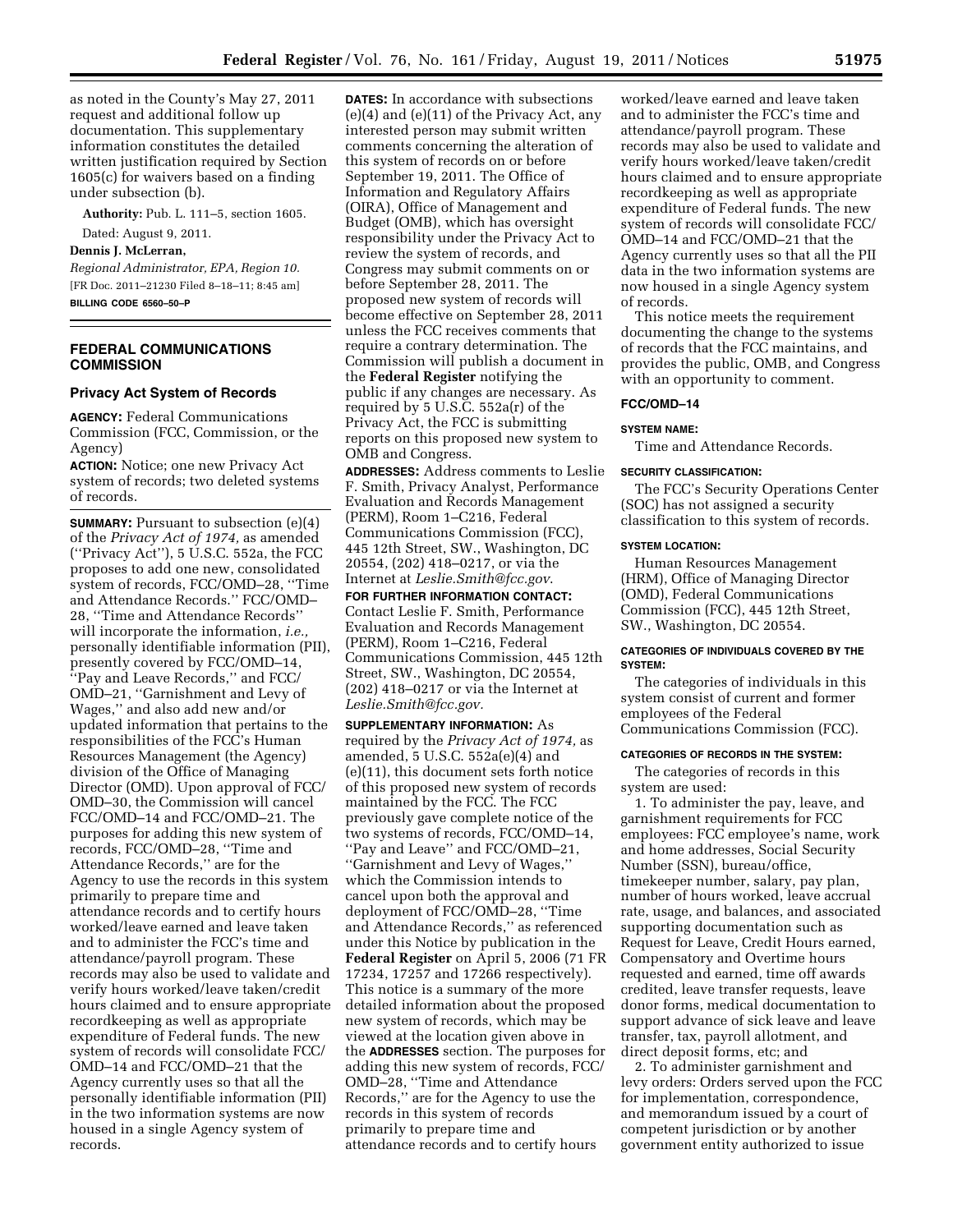such an order for a FCC employee subject thereto.

## **AUTHORITY FOR MAINTENANCE OF THE SYSTEM:**

1. To administer the pay and leave, and garnishment records: 5 U.S.C. 5501 et seq., 5525 et seq., 5701 et seq. and 6301 et seq.; 28 U.S.C. 66a; 44 U.S.C. 2801 and 2802; 5 U.S.C. 6328–6340; Federal Employees Leave Sharing Act of 1988 and Amendments of 1993 (Pub. L. 103–103 and Pub. L. 100–566); Executive Order 9397, November 22, 1943; Pub. L. 100–202, Pub. L. 100–440, Pub. L. 101–509, and Personal Responsibility and Work Opportunity Reconciliation Act of 1996 (Pub. L. 104– 193); and

2. To administer the garnishment and levy orders: 5 U.S.C. 5520a; 10 U.S.C. 1408; and 42 U.S.C. 659.

#### **PURPOSE(S):**

The Human Resources Management (HRM) uses the records in this system to:

1. Authorize payroll deductions, including but not limited to allotments, charitable contributions, and union dues;

2. Collect indebtedness, including but not limited to overpayment of salary and unpaid Internal Revenue Service (IRS) taxes and/or state taxes, etc.;

3. Pay income tax obligations, including but not limited to the Internal Revenue Service (IRS) and states' revenue departments;

4. Authorize the U.S. Department of the Agriculture's (USDA) National Finance Center (NFC) to issue salary checks;

5. Report gross wages and compensation information, including but not limited to unemployment compensation;

6. Pay any uncollected compensation, including but not limited to lump-sum payments of leave upon an employee's separation, such as retirement and resignation, or due to the beneficiaries of a deceased employee;

7. Determine leave balances, including but not limited to accrued and used leave, sick leave, eligibility for and/or authorize donations for the leave transfer program, and other types of leave categories;

8. Produce summary descriptive statistics and analytical studies in support of the FCC's Human Resource Management (HRM) functions;

9. Respond to general requests for statistical information (without disclosing any personally identifiable information (PII)) under the Freedom of Information Act (FOIA);

10. Locate specific individuals for Human Resource Management (HRM) functions; and

11. Direct the FCC's implementation of garnishment and levy orders served upon the Commission for implementation, correspondence, and memorandum, issued by a court of competent jurisdiction or by another government entity authorized to issue such an order for a Commission employee subject thereto.

#### **ROUTINE USES OF RECORDS MAINTAINED IN THE SYSTEM, INCLUDING CATEGORIES OF USERS AND THE PURPOSES OF SUCH USES:**

Information about individuals in this system of records may routinely be disclosed under the following conditions:

1. Compliance with Welfare Reform Requirements—Names, Social Security Numbers, home addresses, dates of birth, dates of hire, quarterly earnings, employer identifying information, and state of hire of employees may be disclosed to the Office of Child Support Enforcement, Administration for Children and Families, Department of Health and Human Services for the purposes of locating individuals to establish paternity, establishing and modifying orders of child support, identifying sources of income, and for other child support enforcement actions as required by the Personal Responsibility and Work Opportunity Reconciliation Act;

2. Adjudication and Litigation— Where by careful review, the agency determines that the records are both relevant and necessary to litigation and the use of such records is deemed by the agency to be for a purpose that is compatible with the purpose for which the agency collected the records, these records may be used by a court or adjudicative body in a proceeding when: (a) the agency or any component thereof; or (b) any employee of the agency in his or her official capacity; or (c) any employee of the agency in his or her individual capacity where the agency has agreed to represent the employee; or (d) the United States Government is a party to litigation or has an interest in such litigation;

3. Law enforcement and Investigation—Where there is an indication of a violation or potential violation of a statute, regulation, rule, or order, records from this system may be shared with appropriate Federal, State, or local authorities either for purposes of obtaining additional information relevant to a FCC decision or for referring the record for investigation, enforcement, or prosecution by another agency;

4. Congressional Inquiries—When requested by a Congressional office in response to an inquiry by an individual made to the Congressional office for the individual's own records;

5. Government-wide Program Management and Oversight—When requested by the National Archives and Records Administration (NARA) for the purpose of records management inspections conducted under authority of 44 U.S.C. 2904 and 2906; when the U.S. Department of Justice (DOJ) is contacted in order to obtain that department's advice regarding disclosure obligations under the Freedom of Information Act; or when the Office of Management and Budget (OMB) is contacted in order to obtain that office's advice regarding obligations under the Privacy Act;

6. Employment, Clearances, Licensing, Contract, Grant, or other Benefits Decisions by the Agency— Disclosure may be made to a Federal, State, local, foreign, tribal, or other public agency maintaining civil, criminal, or other relevant enforcement records, or other pertinent records, or to another public authority or professional organization, if necessary to obtain information relevant to an investigation concerning the retention of an employee or other personnel action (other than hiring), the retention of a security clearance, the letting of a contract, or the issuance or retention of a grant or other benefit;

7. Employment, Clearances, Licensing, Contract, Grant, or other Benefits Decisions by Other than the Agency—Disclosure may be made to a Federal, State, local, foreign, tribal, or other public authority of the fact that this system of records contains information relevant to the retention of an employee, the retention of a security clearance, the letting of a contract, or the issuance or retention of a license, grant, or other benefit. The other agency or licensing organization may then make a request supported by the written consent of the individual for the entire records if it so chooses. No disclosure will be made unless the information has been determined to be sufficiently reliable to support a referral to another office within the agency or to another Federal agency for criminal, civil, administrative, personnel, or regulatory action;

8. Labor Relations—A record from this system may be disclosed to officials of labor organizations recognized under 5 U.S.C. Chapter 71 upon receipt of a formal request and in accord with the conditions of 5 U.S.C. 7114 when relevant and necessary to their duties of exclusive representation concerning personnel policies, practices, and matters affecting working conditions;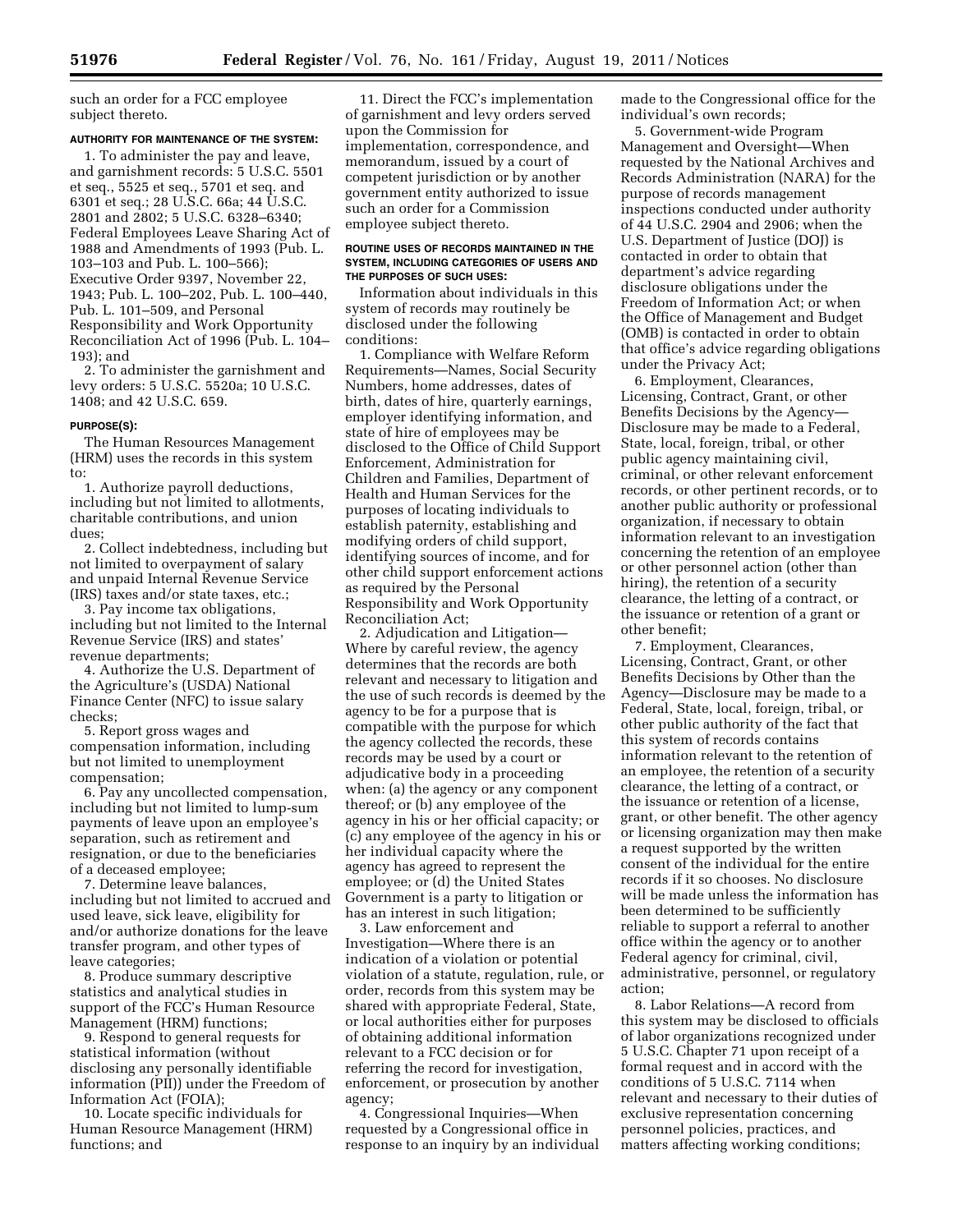9. Financial Obligations under the Debt Collection Act—A record from this system may be disclosed to other Federal agencies for the purpose of collecting and reporting on delinquent debts as authorized by the Debt Collection Act of 1982 or the Debt Collection Improvement Act of 1996. A record from this system may be disclosed to any Federal, state, or local agency to conduct an authorized computer matching program in compliance with the Privacy Act of 1974, as amended, to identify and locate individuals who are delinquent in their repayment of certain debts owed to the U.S. Government. A record from this system may be used to prepare information on items considered income for taxation purposes to be disclosed to Federal, State, and local governments;

10. Financial Obligations Required by the National Finance Center *et al.*— When the National Finance Center (the FCC's designated payroll office), the Department of the Treasury Debt Management Services, and/or a current employer to effect a salary, IRS and/or state tax refund(s), or administrative offset to satisfy an indebtedness; and to Federal agencies to identify and locate former employees for the purposes of collecting such indebtedness, including through administrative, salary, or tax refund offsets. Identifying and locating former employees, and the subsequent referral to such agencies for offset purposes, may be accomplished through authorized computer matching programs. Disclosures will be made only when all procedural steps established by the Debt Collection Act of 1982, as amended by the Debt Collection Improvement Act of 1996 or the Computer Matching and Privacy Protection Act of 1988 as appropriate, have been taken;

11. Breach Notification—A record from this system may be disclosed to appropriate agencies, entities, and persons when (1) the Commission suspects or has confirmed that the security or confidentiality of information in the system of records has been compromised; (2) the Commission has determined that as a result of the suspected or confirmed compromise there is a risk of harm to economic or property interests, identity theft or fraud, or harm to the security or integrity of this system or other systems or programs (whether maintained by the Commission or another agency or entity) that rely upon the compromised information; and (3) the disclosure made to such agencies, entities, and persons is reasonably necessary to assist in connection with the Commission's efforts to respond to the suspected or

confirmed compromise and prevent, minimize, or remedy such harm; and

12. Pay and Leave Disclosures—A record from this system may be disclosed to any source from which additional information is requested relevant to an FCC determination concerning an individual's pay or leave to the extent necessary to identify the individual, inform the source of the purpose(s) of the requests, and to identify the type of information requested.

In each of these cases, the FCC will determine whether disclosure of the records is compatible with the purpose for which the records were collected.

## **DISCLOSURE TO CONSUMER REPORTING AGENCIES:**

Disclosures may be made from this system to consumer reporting agencies as defined in the Fair Credit Reporting Act, 15 U.S.C. 1681a(f), or the Federal Claims Collection Act of 1966, 28 U.S.C. 3701(a)(3).

# **POLICIES AND PRACTICES FOR STORING, RETRIEVING, ACCESSING, RETAINING, AND DISPOSING OF RECORDS IN THE SYSTEM:**

# **STORAGE:**

Information includes paper document, records, and files that are stored in file cabinets, and electronic records, files and data that are stored on the FCC's network computer database.

#### **RETRIEVABILITY:**

Records are indexed by the FCC's employee's name.

#### **SAFEGUARDS:**

The paper documents, files, and records, which are stored in file cabinets in the HRM office suite, are locked when not in use and/or at the end of the business day. These file cabinets are accessible only via card-coded security doors. Access is restricted to authorized HRM supervisors, staff, and contractors.

The electronic records, files, and data are housed in the FCC's computer network databases. Access to the electronic files is restricted to authorized HRM supervisors, staff, and contractors. Authorized staff and contractors in the FCC's Information Technology Center (ITC), who manage the FCC's computer network databases, also have access to the electronic files. Other FCC employees and contractors may be granted access on a ''need-toknow'' basis. The FCC's computer network databases are protected by the FCC's security protocols, which include controlled access, passwords, and other security features. The electronic information is backed-up routinely. Back-up tapes are stored on-site and at a secured, off-site location.

#### **RETENTION AND DISPOSAL:**

1. For Pay and Leave Records—The FCC maintains and disposes of these records in accordance with General Records Schedule 2 (GRS 2) issued by the National Archives and Records Administration (NARA). Under the GRS 2, records are retained for various periods. Generally, the records are kept from 3 to 56 years, depending on the type of record involved.

2. For Garnishment and Levy of Wages Records—The FCC retains these records until the expiration of the garnishment or levy order or until the employee leaves the Commission, whichever comes first. In some instances that are related to a garnishment or levy order, the information is destroyed three years after the termination of the garnishment or levy order.

Disposal of the paper documents, records, and files is by shredding. Electronic records are destroyed physically (electronic storage media) or by electronic erasure.

Individuals may request a copy of the (document) disposition instructions from the FCC Privacy Act Officer or access GRS 2 directly at *http:// www.archives.gov/records-mgmt/ardor/ grs02.html*.

#### **SYSTEM MANAGER(S) AND ADDRESS:**

Human Resources Management (HRM), Office of Managing Director (OMD), Federal Communications Commission (FCC), 445 12th Street, SW., Washington, DC 20554.

#### **NOTIFICATION PROCEDURE:**

Address inquiries to the Human Resources Management (HRM), Office of Managing Director (OMD), Federal Communications Commission (FCC), 445 12th Street, SW., Washington, DC 20554.

# **RECORD ACCESS PROCEDURES:**

Address inquiries to the Human Resources Management (HRM), Office of Managing Director (OMD), Federal Communications Commission (FCC), 445 12th Street, SW., Washington, DC 20554.

# **CONTESTING RECORD PROCEDURES:**

Address inquiries to the Human Resources Management (HRM), Office of Managing Director (OMD), Federal Communications Commission (FCC), 445 12th Street, SW., Washington, DC 20554.

# **RECORD SOURCE CATEGORIES:**

The sources of the records in this system are FCC employees and FCC managers, bankruptcy courts, state domestic relations courts, state public